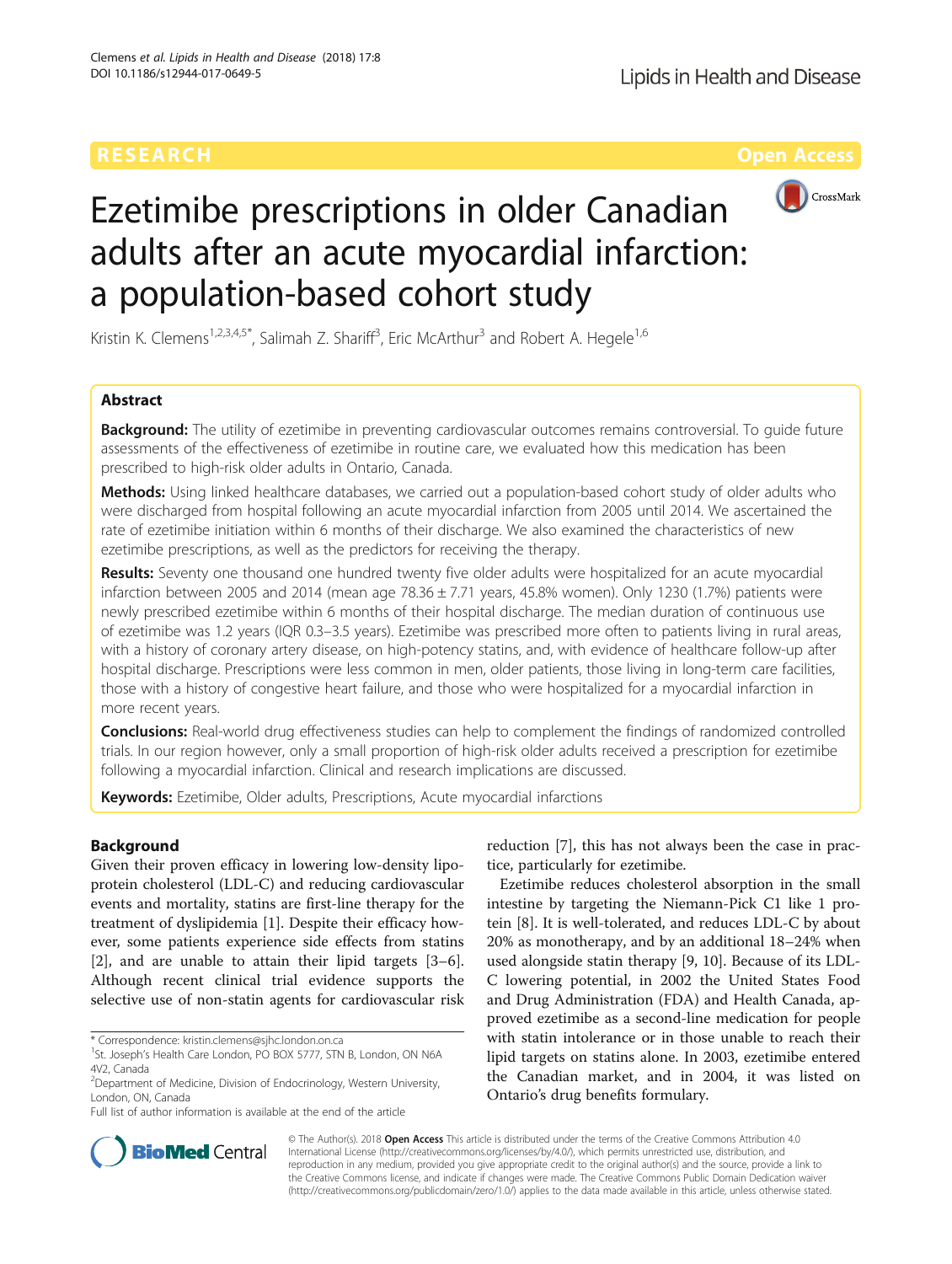Although ezetimibe lowers the reliable surrogate marker of LDL-C, its utility in preventing clinically important cardiovascular outcomes has remained controversial for more than a decade [\[11](#page-6-0)–[15](#page-7-0)]. Evidence for a possible benefit of ezetimibe has been observed more recently in the Study of Heart and Renal Protection (SHARP) trial [[16](#page-7-0)], and in the IMProved Reduction of Outcomes: Vytorin Efficacy International Trial (IMPROVE-IT) [\[10\]](#page-6-0). A recent pharmaco-economic modeling effort has also suggested that if statin monotherapy was insufficient to lower LDL-C, ezetimibe might be the next drug to add [\[17\]](#page-7-0). As ezetimibe is an inexpensive, easy to ingest, and well-tolerated medication, further evaluations of its effectiveness are necessary to guide prescribing [[18](#page-7-0)].

Well-conducted, population-based drug studies can help to complement the findings of randomized controlled trials [\[19](#page-7-0)]. Although observational studies are considered lower on the pyramid of medical evidence, they can produce results that are more generalizable than clinical trials as they include a broader range of patients, many of whom would not meet the strict inclusion criteria of clinical trials. Observational drug studies can also help to ascertain how effective medications are in a "real-world" setting [\[19](#page-7-0), [20](#page-7-0)].

Before executing such studies however, it is important to confirm study feasibility by quantifying patterns in drug prescriptions in routine care. In the current study, we aimed to examine how often ezetimibe has been prescribed to older adults following a hospitalization with an acute myocardial infarction (AMI) in Canada's most populous province (Ontario). We also examined the predictors of new ezetimibe prescriptions.

# Methods

# Design and setting

We conducted a population-based retrospective cohort study to describe the frequency of new use of ezetimibe among older adults following a hospitalization for an AMI in Ontario, Canada. Ontario is Canada's largest province with a population estimate of 13.9 million residents. In Ontario, people who are 65 years and older have universal healthcare including access to medications, hospital, diagnostic and physician services. Information on their use of these services is collected and maintained in the records of administrative databases held at the Institute for Clinical Evaluative Sciences (ICES). Databases are linked using unique encoded identifiers.

Our study analysis was completed at ICES according to a pre-specified protocol (available from the authors upon request). We followed the guidelines for the reporting of studies using routinely collected healthcare data (RECORD) (Additional file [1\)](#page-5-0) [[21\]](#page-7-0).

# Sources of data

We ascertained baseline characteristics and outcomes using the records from several databases.

We used the Registered Persons Database of Ontario to collect vital statistics. This database contains demographic information on anyone who has ever received a healthcard in our province. We used the Canadian Institute for Health Information's Discharge Abstract Database and the National Ambulatory Care Reporting System database to examine the medical comorbidities of patients. These databases contain patient diagnoses coded during inpatient and emergency room encounters, respectively. The diabetes and hypertension status of patients were collected from the Ontario Diabetes Database (ODD) and the Hypertension Database (HYPER). These databases were derived using validated coding algorithms (sensitivity of ODD 86% and specificity 97%; sensitivity of HYPER 73% and specificity 95%) [\[22](#page-7-0), [23](#page-7-0)]. We used the Ontario Drug Benefit (ODB) database to capture prescription medications. This database contains records of all prescriptions dispensed to people age 65 and older with an error rate of less than 1% [[24\]](#page-7-0). Limited use (LU) codes (codes required to prescribe drugs that are not listed under the general drug benefits formulary) [[25\]](#page-7-0), were ascertained from the ODB database. These codes were used to determine the reasons for new ezetimibe prescriptions (i.e. statin intolerance or contraindication to statin therapy [LU code 381], or failure to meet lipid targets on statin monotherapy [LU code 380]). We also used the drug identification number (DIN) database (IMS Brogan Inc., Mississauga, ON) to capture the dose of statin medications. Further, we examined the characteristics of physicians who prescribed ezetimibe through the ICES Physician Database (IPDB), and determined if patients were rostered to a family physician with the Client Agency Program Enrolment (CAPE) database. Physician visits, laboratory services, and additional medical comorbidities and procedures were obtained from the Ontario Health Insurance Plan (OHIP) database, which contains physician diagnostic and billing codes.

We used International Classification of Diseases 9<sup>th</sup> Revision (ICD-9, pre-2002), 10th Revision (ICD-10, 2002+), Canadian Classification of Diagnostic, Therapeutic, and Surgical Procedures (CCP, pre-2002), Canadian Classification of Health Interventions (CCI, 2002+), and OHIP billing and diagnostic codes to assess baseline comorbidities in the 5 years prior to their hospitalization for an AMI. Health services utilization was examined in the 1 year prior to their hospitalization (coding definitions provided in Additional file [2\)](#page-5-0).

# Patients

We included all patients with a valid healthcard number who had evidence of a hospitalization for an AMI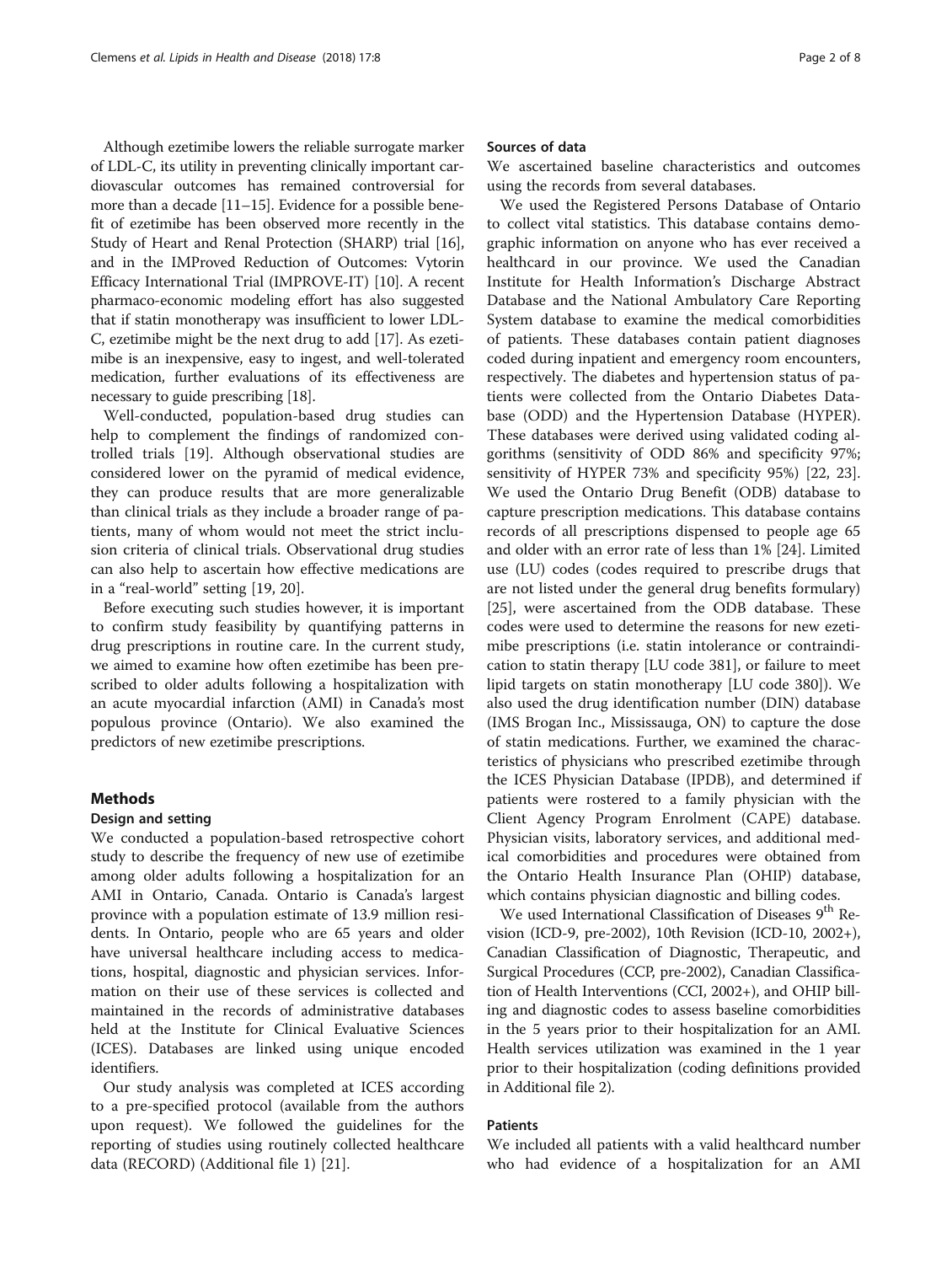(defined by ICD 10 code I21) between April 1, 2005 and March 31, 2014 in Ontario (the administrative [i.e. fiscal] years of 2005 to 2013). The following patients were then excluded: 1) those with a missing sex or age, and those < 66 years; 2) those who were not residents of Ontario at hospital admission; 3) those who died prior to their hospital discharge; and 4) those with evidence of a hospitalization for an AMI in the 5 years prior to cohort entry (to limit our cohort to patients who did not have an AMI in recent years). If patients had more than one hospitalization for an AMI over the study period, we examined their first hospitalization only. We also excluded patients with evidence of a prescription for ezetimibe in the 6 months prior to their hospitalization, to capture new ezetimibe prescriptions following their first myocardial infarction within the study period.

# **Outcomes**

Our primary aim was to determine the percentage of patients with a new prescription for ezetimibe within 6 months of their hospital discharge. We chose 6 months of follow-up as we judged this to be a reasonable period of time in which high-risk patients would have lipidlowering therapies initiated, titrated or changed to meet their LDL-C targets. In additional analyses, we detailed the characteristics of the new prescriptions (e.g. reason for ezetimibe prescription as determined by LU codes). We also ascertained the time between hospital discharge and a new prescription for ezetimibe, and we examined the duration of continuous use of ezetimibe, which was defined by the total number of days that the therapy was prescribed to patients allowing for a grace period between repeat prescriptions (1.5 times the days' supply of the previous prescription). We further examined the predictors for a new ezetimibe prescription.

# Statistical analysis

We used descriptive statistics to present the characteristics of patients newly prescribed and not prescribed ezetimibe within 6 months of their hospital discharge. Continuous variables are presented as means ± standard deviation (SD), and medians (interquartile range [IQR]). Binary variables are presented as proportions. We evaluated between-group differences using standardized differences, for which a value  $>10\%$  is considered to be meaningful [[26\]](#page-7-0).

We used both univariable and multivariable logistic regression (with backward selection,  $P$  value < 0.05) to identify the clinically relevant predictors for a new ezetimibe prescription following hospital discharge (Additional file [3\)](#page-5-0). For our multivariable analyses, all predictor variables could be included in the final logistic regression model. Results are presented as odds ratios (OR) and 95% confidence intervals (CI's).

# Results

Between April 1, 2005 and March 31, 2014, there were 167, 817 patients with a valid healthcard number hospitalized for an AMI in Ontario. A total of 71, 125 older adults were included in our study cohort (flow diagram in Additional file [4](#page-5-0)). Their mean age was  $78 \pm 8$  years, and 45.8% were women.

Only 1230 (1.7%) patients were newly prescribed ezetimibe within 6 months of their hospital discharge. This percentage increased after 2005 (7%), peaked in 2007 (16%), then appeared to decline to a rate of 2% in 2014 (Additional file [5](#page-5-0)).

When prescribed ezetimibe, the median number of days between hospital discharge and a new prescription was 63 (IQR 13–119 days). Patients were most often prescribed ezetimibe by their family physician ( $n = 509$ ; 41.4%), followed by a cardiologist  $(n = 351; 28.5%)$ . The majority were prescribed the therapy because they had not achieved their target LDL-C with statins  $(n = 888$ [72.2%] were administered LU code 380). The remainder were prescribed ezetimibe in the setting of statin intolerance or a contraindication to the therapy (LU code 381). For those prescribed ezetimibe, the median duration of continuous use was 444 days (IQR 100–1266 days) or 1.2 years (IQR 0.3–3.5 years).

The characteristics of people newly prescribed and not prescribed ezetimibe within 6 months of their discharge are detailed in Table [1.](#page-3-0) Patients prescribed ezetimibe appeared younger, healthier, were less likely to have diabetes, hypertension or heart failure, and appeared more likely to be on high-intensity statins, fibrates or angiotensin receptor blockers.

In univariable analysis, significant positive predictors for a new ezetimibe prescription included: 1) being rostered to a family doctor; 2) use of high-intensity statin therapy; 3) having at least one lipid test post-discharge; 4) having a family physician visit within 30 days of discharge; and 5) having a specialist visit within 60 days of discharge. Patients less likely to receive a new prescription for ezetimibe were 1) older; 2) lived in long-term care; 3) had medical comorbidities including diabetes, chronic kidney disease, hypertension and congestive heart failure; and 4) had hospital admissions for AMIs in the latter years of study (Table [2](#page-4-0)).

In multivariable analysis, patients were more likely to receive ezetimibe if they: 1) lived in rural locations; 2) used high-intensity statin therapy; 3) had a pre-existing history of coronary artery disease; and 4) had a lipid test, or specialist visit after their discharge (Table [2\)](#page-4-0). In contrast, 1) older patients; 2) long-term care residents; 3) men; 4) those with congestive heart failure; and 5) those with AMI hospitalizations in the latter years of our study were less likely to receive a new prescription for ezetimibe.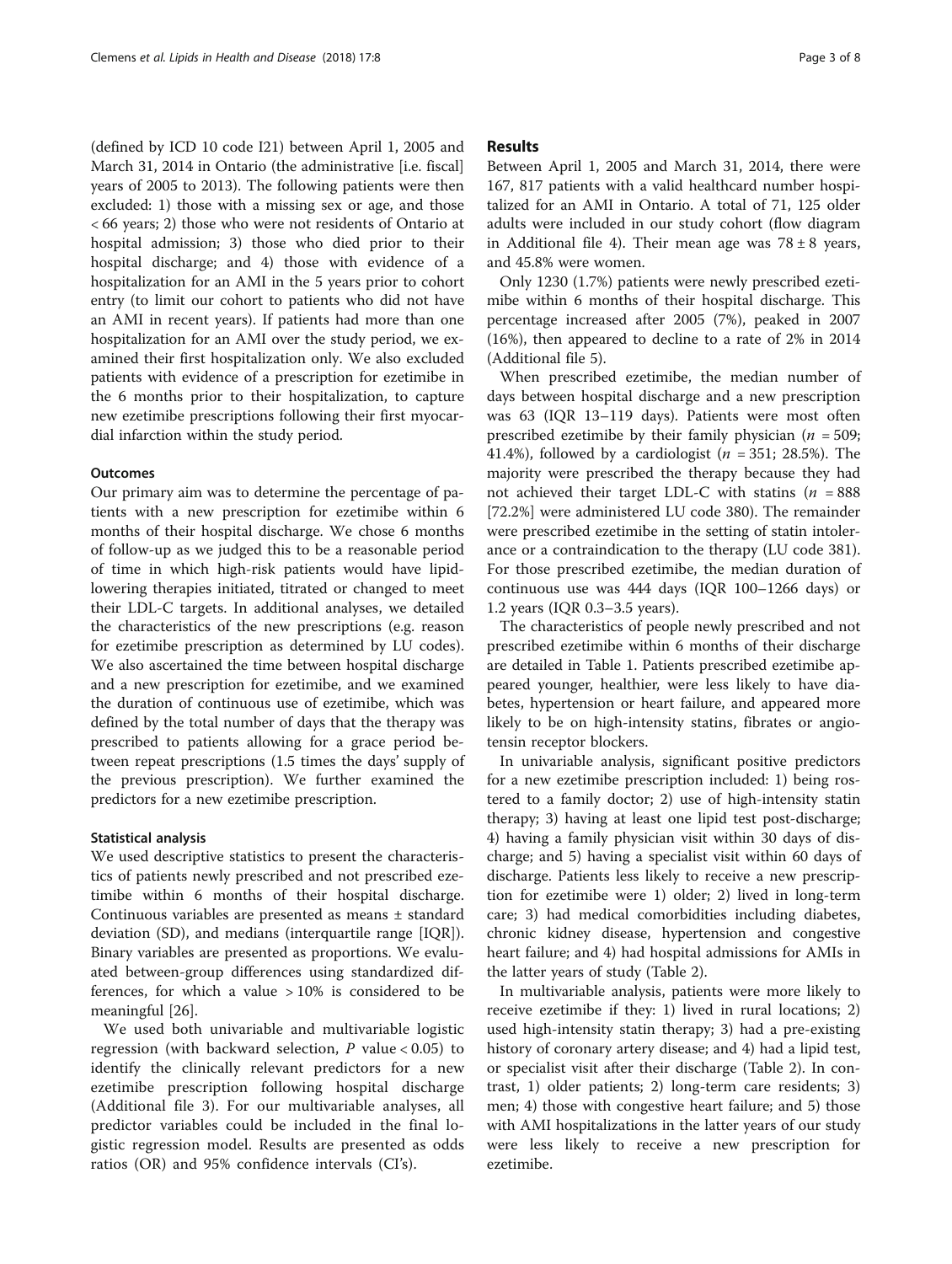|                                     | No Ezetimibe<br>Prescription<br>$N = 69, 895$ |         | New Ezetimibe<br>Prescription<br>$N = 1230$ |             | Standardized<br>Difference |
|-------------------------------------|-----------------------------------------------|---------|---------------------------------------------|-------------|----------------------------|
| Age                                 | Ν                                             | %       | Ν                                           | %           |                            |
| Mean (SD)                           | 78.42                                         | 7.72    | 74.84                                       | 6.43        | 50%                        |
| Median (IQR)                        | 78                                            | (72–84) | 74                                          | $(69 - 79)$ |                            |
| Female                              | 31, 995                                       | 45.8%   | 559                                         | 45.4%       | 1%                         |
| Rural location                      | 11, 497                                       | 16.4%   | 224                                         | 18.2%       | 5%                         |
| Income quintile                     |                                               |         |                                             |             |                            |
| 1 (lowest)                          | 15, 454                                       | 22.1%   | 243                                         | 19.8%       | 6%                         |
| 2                                   | 14,762                                        | 21.1%   | 253                                         | 20.6%       | 1%                         |
| 3                                   | 14,028                                        | 20.1%   | 257                                         | 20.9%       | 2%                         |
| $\overline{4}$                      | 13, 162                                       | 18.8%   | 256                                         | 20.8%       | 5%                         |
| 5 (highest)                         | 12, 489                                       | 17.9%   | 221                                         | 18.0%       | 0%                         |
| Long-term care                      | 3587                                          | 5.1%    | < 6                                         | $< 0.5\%$   |                            |
| Year of hospital discharge          |                                               |         |                                             |             |                            |
| 2005                                | 8390                                          | 12.0%   | 131                                         | 10.7%       | 4%                         |
| 2006                                | 7678                                          | 11.0%   | 174                                         | 14.1%       | 10%                        |
| 2007                                | 7974                                          | 11.4%   | 187                                         | 15.2%       | 11%                        |
| 2008                                | 7786                                          | 11.1%   | 121                                         | 9.8%        | 4%                         |
| 2009                                | 7537                                          | 10.8%   | 114                                         | 9.3%        | 5%                         |
| 2010                                | 7585                                          | 10.9%   | 127                                         | 10.3%       | 2%                         |
| 2011                                | 7530                                          | 10.8%   | 148                                         | 12.0%       | 4%                         |
| 2012                                | 7572                                          | 10.8%   | 117                                         | 9.5%        | 4%                         |
| 2013                                | 7843                                          | 11.2%   | 111                                         | 9.0%        | 7%                         |
| Rostered to a family<br>physician   | 55, 396                                       | 79.3%   | 1015                                        | 82.5%       | 8%                         |
| Comorbidities <sup>d</sup>          |                                               |         |                                             |             |                            |
| Coronary artery disease             | 27, 838                                       | 39.8%   | 509                                         | 41.4%       | 3%                         |
| Stroke/Transient<br>ischemic attack | 3012                                          | 4.3%    | 40                                          | 3.3%        | 5%                         |
| Diabetes                            | 64, 973                                       | 93.0%   | 1102                                        | 89.6%       | 12%                        |
| Peripheral vascular<br>disease      | 2199                                          | 3.1%    | 36                                          | 2.9%        | 1%                         |
| Chronic kidney disease              | 8809                                          | 12.6%   | 123                                         | 10.0%       | 8%                         |
| Dialysis                            | 1080                                          | 1.5%    | 10                                          | 0.8%        | 7%                         |
| Hypertension                        | 64, 745                                       | 92.6%   | 1094                                        | 88.9%       | 13%                        |
| Liver disease                       | 1905                                          | 2.7%    | 32                                          | 2.6%        | 1%                         |
| Congestive heart failure            | 14, 634                                       | 20.9%   | 146                                         | 11.9%       | 24%                        |
| Coronary revascularization          | 2555                                          | 3.7%    | 71                                          | 5.8%        | 10%                        |
| Charlson comorbidity index          |                                               |         |                                             |             |                            |
| 0 (no hospitalizations)             | 46, 300                                       | 66.2%   | 921                                         | 74.9%       | 19%                        |
| 1                                   | 7498                                          | 10.7%   | 114                                         | 9.3%        | 5%                         |
| $\overline{2}$                      | 6248                                          | 8.9%    | 95                                          | 7.7%        | 4%                         |
| 3 or higher                         | 9849                                          | 14.1%   | 100                                         | 8.1%        | 19%                        |

<span id="page-3-0"></span>Table 1 Characteristics of older adults newly prescribed and not prescribed ezetimibe within six months of a hospital discharge for an AMI

| Table 1 Characteristics of older adults newly prescribed and |
|--------------------------------------------------------------|
| not prescribed ezetimibe within six months of a hospital     |
| discharge for an AMI (Continued)                             |

|                                            | No Ezetimibe<br>Prescription<br>$N = 69, 895$ |       | New Ezetimibe<br>Prescription<br>$N = 1230$ |       | Standardized<br>Difference |
|--------------------------------------------|-----------------------------------------------|-------|---------------------------------------------|-------|----------------------------|
| Healthcare Utilization <sup>b</sup>        |                                               |       |                                             |       |                            |
| Visit to a family physician                | 66, 325                                       | 94.9% | 1165                                        | 94.7% | 1%                         |
| Visit to cardiologist                      | 32, 321                                       | 46.2% | 559                                         | 45.4% | 2%                         |
| Visit to endocrinologist                   | 5025                                          | 7.2%  | 106                                         | 8.6%  | 5%                         |
| Visit to internist                         | 24,020                                        | 34.4% | 393                                         | 32.0% | 5%                         |
| Evidence of at least 1<br>cholesterol test | 35,060                                        | 50.2% | 797                                         | 64.8% | 30%                        |
| Baseline medications <sup>c</sup>          |                                               |       |                                             |       |                            |
| Any statin                                 | 30, 329 43.4%                                 |       | 556                                         | 45.2% | 4%                         |
| Statin intensity <sup>d</sup>              |                                               |       |                                             |       |                            |
| Low                                        | 2335                                          | 3.3%  | 29                                          | 2.4%  | 5%                         |
| Moderate                                   | 20, 626                                       | 29.5% | 314                                         | 25.5% | 9%                         |
| High                                       | 6857                                          | 9.8%  | 205                                         | 16.7% | 20%                        |
| Other                                      | 511                                           | 0.7%  | 8                                           | 0.7%  | 0%                         |
| Fibrates                                   | 1430                                          | 2.0%  | 56                                          | 4.6%  | 15%                        |
| Thienopyridines                            | 1576                                          | 2.3%  | 21                                          | 1.7%  | 4%                         |
| Beta-blocker                               | 24, 614                                       | 35.2% | 438                                         | 35.6% | 1%                         |
| Angiotensin converting<br>enzyme inhibitor | 25, 701                                       | 36.8% | 415                                         | 33.7% | 6%                         |
| Angiotensin receptor<br>blocker            | 14, 131                                       | 20.2% | 303                                         | 24.6% | 11%                        |

Unless indicated, data presented as number and percentage Standardized differences > 10% are considered meaningful

Cell sizes < 6 are not presented for patient privacy

<sup>a</sup> Comorbidities were ascertained in the 5 years prior to their hospitalization for an AMI

<sup>b</sup>Healthcare utilization was ascertained in the 1 year prior to their hospitalization for an AMI

<sup>c</sup>Baseline medications were examined in the 120 days prior to their AMI hospitalization

dIntensity of statin therapy was categorized based upon guideline recommendations from the American College of Cardiology

# Discussion

Although some patients do not achieve guideline recommended LDL-C targets on statin monotherapy, and intolerance to statins has been described in 27% of statin treated patients and 36% of high-risk patients [[27](#page-7-0), [28](#page-7-0)], in our province, only a small proportion of high-risk older adults were newly prescribed ezetimibe after an AMI from 2005 to 2014.

The reasons for infrequent ezetimibe prescriptions in high-risk older adults could be manifold. For one, although older adults benefit from LDL-C lowering [\[29, 30](#page-7-0)], there remains controversy over the utility of therapy in people over the age of 80, and in those with medical comorbidities or functional impairment [\[31](#page-7-0)]. Ezetimibe may have also been infrequently prescribed as older patients can experience adverse side effects with combination therapies [[32](#page-7-0)]. This may have dissuaded practitioners from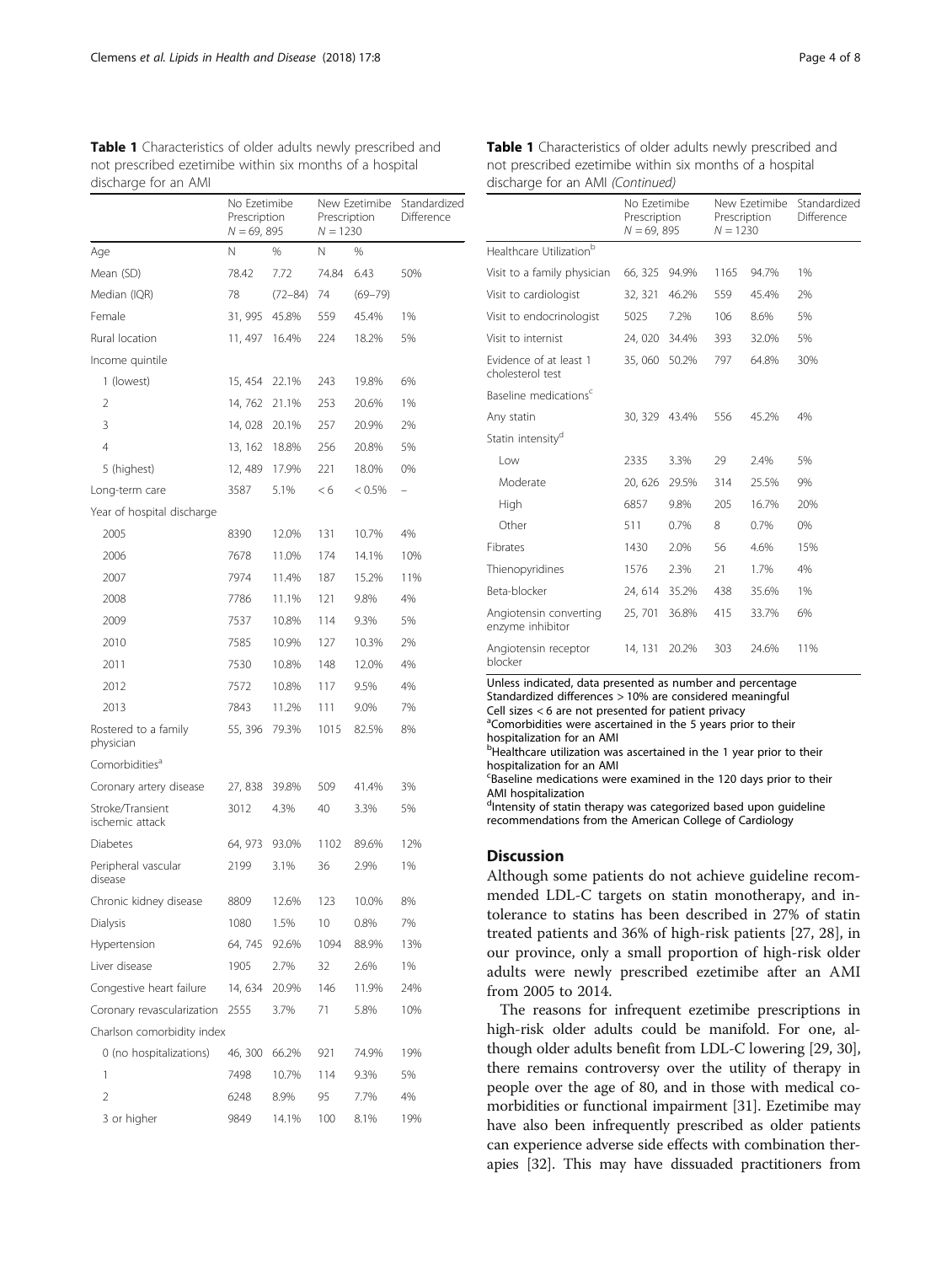<span id="page-4-0"></span>Table 2 Predictors of a new ezetimibe prescription

|                                                        | Univariable Analysis<br>Odds Ratio (95% CI) | Multivariable Analysis<br>Odds Ratio (95% CI) |
|--------------------------------------------------------|---------------------------------------------|-----------------------------------------------|
| Age (per year)                                         | 0.94 (0.93 to 0.94)                         | 0.96 (0.95 to 0.96)                           |
| Sex                                                    |                                             |                                               |
| Male                                                   | 1.01 (0.91 to 1.14)                         | 0.77 (0.68 to 0.86)                           |
| Female                                                 | Referent                                    | Referent                                      |
| Income Quintile                                        |                                             |                                               |
| Quintile 1 (lowest)                                    | $0.86$ (0.72 to 1.02)                       |                                               |
| Ouintile 2                                             | 0.94 (0.79 to 1.12)                         |                                               |
| Quintile 3                                             | Referent                                    |                                               |
| Quintile 4                                             | 1.06 (0.89 to 1.26)                         |                                               |
| Quintile 5 (highest)                                   | 0.97 (0.81 to 1.16)                         |                                               |
| Residence                                              |                                             |                                               |
| Long-term care                                         | $0.05$ (0.02 to 0.14)                       | $0.10$ (0.03 to 0.32)                         |
| Community                                              | Referent                                    | Referent                                      |
| Location of residence                                  |                                             |                                               |
| Rural location                                         | 1.13 (0.98 to 1.31)                         | 1.24 (1.07 to 1.44)                           |
| Urban                                                  | Referent                                    | Referent                                      |
| Rostered to a family physician                         |                                             |                                               |
| Yes                                                    | 1.24 (1.07 to 1.43)                         |                                               |
| No                                                     | Referent                                    |                                               |
| Year of acute myocardial<br>infarction hospitalization | 0.97 (0.95 to 0.99)                         | 0.96 (0.94 to 0.98)                           |
| Hospital location                                      |                                             |                                               |
| Rural hospital                                         | $0.98$ (0.84 to 1.15)                       |                                               |
| Urban                                                  | Referent                                    |                                               |
| Coronary artery disease                                | 1.07 (0.95 to 1.20)                         | 1.25 (1.10 to 1.42)                           |
| Stroke                                                 | 0.75 (0.54 to 1.03)                         |                                               |
| Diabetes                                               | 0.65 (0.54 to 0.79)                         |                                               |
| Peripheral vascular disease                            | $0.93$ (0.66 to 1.30)                       |                                               |
| Chronic kidney disease                                 | 0.77 (0.64 to 0.93)                         |                                               |
| Chronic dialysis                                       | 0.52 (0.28 to 0.98)                         |                                               |
| Hypertension                                           | 0.64 (0.53 to 0.77)                         |                                               |
| Liver disease                                          | 0.95 (0.67 to 1.36)                         |                                               |
| Congestive heart failure                               | $0.51(0.43 \text{ to } 0.61)$               | 0.70 (0.58 to 0.85)                           |
| Charlson comorbidity index                             | $0.87$ (0.83 to 0.91)                       | 0.95 (0.91 to 1.00)                           |
| Baseline statin use                                    |                                             |                                               |
| Yes                                                    | 1.08 (0.96 to 1.21)                         |                                               |
| Νo                                                     | Referent                                    |                                               |
| Baseline statin intensity                              |                                             |                                               |
| No statin                                              | Referent                                    | Referent                                      |
| High-intensity                                         | 1.76 (1.51 to 2.06)                         | 1.72 (1.45 to 2.04)                           |
| Low-intensity                                          | $0.73$ (0.50 to 1.06)                       | 0.75 (0.51 to 1.09)                           |
| Moderate-intensity                                     | 0.89 (0.78 to 1.02)                         | 0.88 (0.77 to 1.02)                           |
| Other intensity                                        | 0.92 (0.46 to 1.86)                         | 0.94 (0.46 to 1.90)                           |

Table 2 Predictors of a new ezetimibe prescription (Continued)

|                                                                | Univariable Analysis<br>Odds Ratio (95% CI) | Multivariable Analysis<br>Odds Ratio (95% CI) |  |  |
|----------------------------------------------------------------|---------------------------------------------|-----------------------------------------------|--|--|
| Post-discharge lipid test                                      | 3.70 (3.25 to 4.20)                         | 3.01 (2.63 to 3.43)                           |  |  |
| Post-discharge family<br>physician visit within<br>30 days     | 1.31(1.11 to 1.56)                          |                                               |  |  |
| Post-discharge specialist<br>visit within 60 days <sup>a</sup> | 2.35 (1.85 to 2.98)                         | 1.63 (1.29 to 2.08)                           |  |  |

<sup>a</sup>Specialist visits included visits to endocrinologists, internists, cardiologists

prescribing ezetimibe as an add-on to statin therapy. Additionally, LU codes are required to prescribe ezetimibe to older adults in our province, and this additional administrative requirement may have deterred practitioners from writing prescriptions for the therapy.

Further, cholesterol management in general has been reported to be suboptimal in high-risk patients [\[33](#page-7-0)–[35](#page-7-0)], especially in older adults [\[33\]](#page-7-0). In a previous study of 396, 077 older adults (median age 75) with cardiovascular disease or diabetes in Ontario, only a small proportion were prescribed statins ( $n = 75, 617$  patients, 19.1%) [\[33\]](#page-7-0). In our study, there were some patients who did not have lipid profiles checked nor see a family doctor or a specialist in a timely fashion after their discharge. This gap in follow-up care might have contributed to infrequent prescriptions.

Ezetimibe prescriptions may have also been low as between 2007 and 2015 there was controversy about the utility of this therapy in preventing clinically important cardiovascular outcomes. In 2008, the ENHANCE trial compared the effectiveness of simvastatin alone vs. simvastatin plus ezetimibe on the progression of atherosclerosis in patients with familial hypercholesterolemia, as measured by carotid intima-media thickness [\[12](#page-6-0)]. Although ezetimibe lowered LDL-C, it did not slow the progression of atherosclerosis over 24 months. In subsequent similar trials of ezetimibe, there was also no observed cardiovascular benefit of the therapy based upon surrogate imaging and arterial markers [\[13](#page-6-0)–[15\]](#page-7-0).

Evidence for a possible benefit of ezetimibe in reducing cardiovascular outcomes was not observed until 2011 in patients with renal impairment who participated in the SHARP trial [[16\]](#page-7-0). In those who took simvastatin plus ezetimibe vs. placebo alone, cardiovascular risk was reduced by 17%. In the absence of a monotherapy arm however, it was impossible to definitively ascribe incremental benefit to ezetimibe. The IMPROVE-IT trial published in June 2015 also reported a benefit of ezetimibe in preventing major cardiovascular outcomes. In this study, when ezetimibe was prescribed with moderate-intensity simvastatin to patients with a recent myocardial infarction, there was a lower risk of cardiovascular outcomes in the ezetimibe group (32.7% with an event in ezetimibe plus simvastatin group vs. 34.7%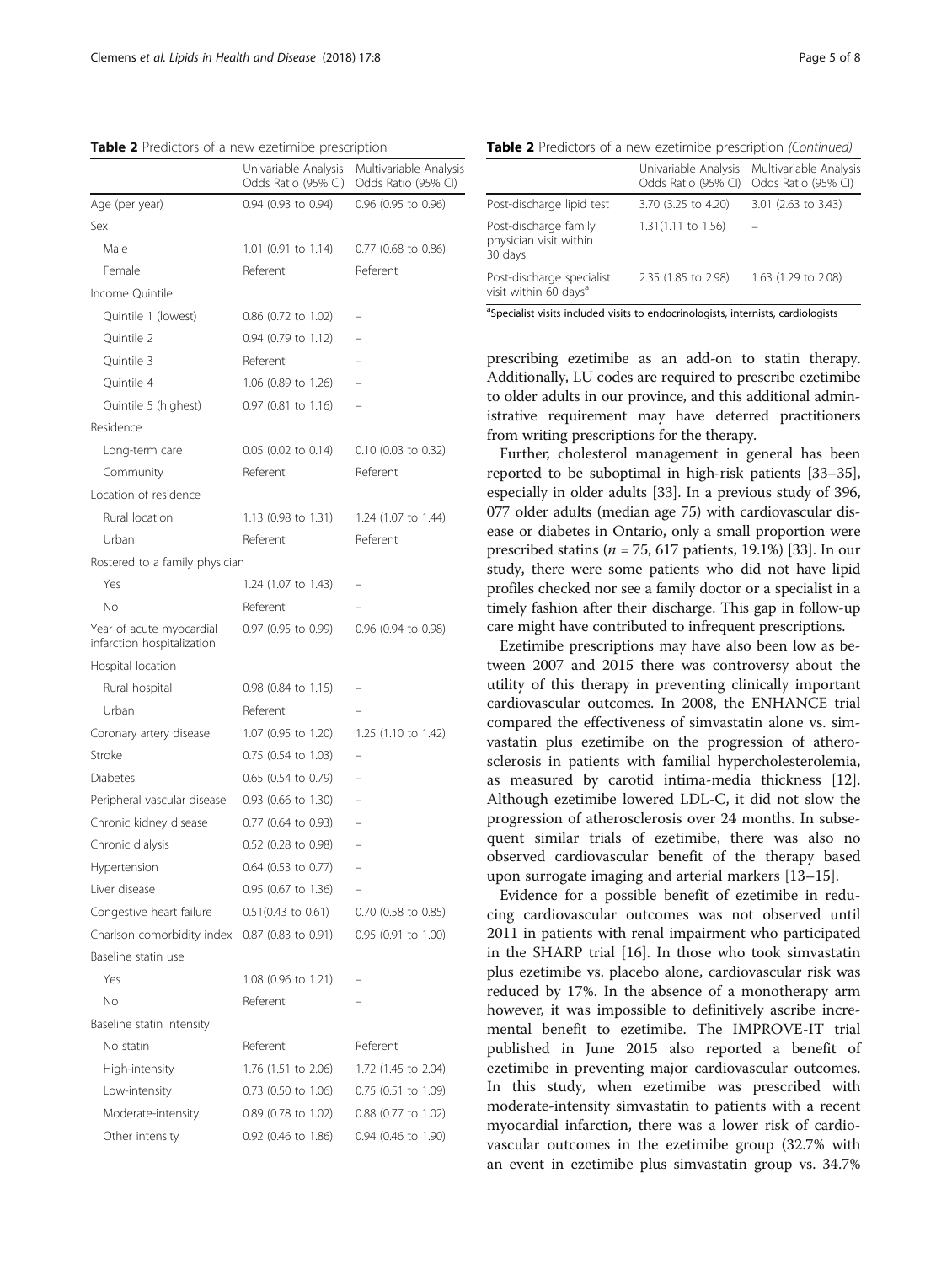<span id="page-5-0"></span>in the simvastatin monotherapy group, absolute risk reduction 2%,  $P < 0.001$  [[10\]](#page-6-0). With the small effect size observed, missingness in the data, and controversy about the choice of the control arm (moderate-intensity statin therapy, specifically simvastatin), the clinical relevance of these results still remain controversial. In fact, The Endocrinology and Metabolic Drug Advisory committee of the US FDA has since voted against expanding the indication of ezetimibe for cardiovascular protection [\[36](#page-7-0)]. In our study, we did find that prescriptions for ezetimibe increased following its release on the provincial formulary in 2004, but appeared to decline after the publication of the ENHANCE trial. Ezetimibe prescriptions were also less common in the latter years of our study. A decline in the use of ezetimibe following ENHANCE has also been described in younger individuals with private drug coverage [[37](#page-7-0)].

Interestingly, we also found that older men appeared less likely (23% decrease in odds) to be prescribed ezetimibe. Although there has been controversy about the impact of cholesterol on cardiovascular outcomes amongst the sexes [\[31](#page-7-0)], guidelines including the Second Adult Treatment Panel of the National Cholesterol Education Program and the Canadian Lipid Guidelines (both in force during our study's time period) recommended similar cholesterol management in elderly women and men [[27](#page-7-0), [38](#page-7-0), [39\]](#page-7-0). This difference was not apparent in the univariable analysis, but was significant in the multivariable analysis, implying a difference in the risk profiles between men and women.

Whatever the reasons for its infrequent use in highrisk patients in our region, our findings do suggest that efforts to examine the effectiveness of ezetimibe in preventing clinically important cardiovascular outcomes in Ontario would face a number of methodological challenges. With the limited number of prescriptions, proposed studies would likely suffer from low sample size and statistical power [[40](#page-7-0)]. Further in routine care, patients did not stay on ezetimibe for very long (median 1.2 years, IQR 0.3 to 3.5 years), whereas in clinical trials, some took the therapy for up to 6 years. This would impact the attribution of ezetimibe to any observed outcomes. The choice of an appropriate control group would also be challenging due to potential confounding by indication (currently ezetimibe can only be prescribed with an appropriate LU code). Furthermore, changes in statin coprescriptions and the initiation of other cardioprotective therapies during the follow-up period, would need to be considered and managed carefully in statistical analyses.

# Comparison with previous literature

To our best knowledge, the real-world use of ezetimibe in high-risk older adults with publically funded drug benefits has not been examined. In a younger group of Danish people with private drug benefits (2011–2012), those with a prior AMI, women, and those on higherpotency statins were more likely to be treated with ezetimibe [\[41\]](#page-7-0). Unlike in our study, patients with higher incomes were also more likely to be treated. This may be because in our country, lipid therapies are covered for older adults by our publically funded healthcare system.

# Strengths and weaknesses

Our study has several strengths. We examined patterns of ezetimibe use in a large group of representative, highrisk older adults in routine-care ( $n = 71$ , 125). We ascertained the demographics, medical comorbidities, medications and healthcare utilization of people who were prescribed the therapy, and detailed the predictors of a new prescription. We also noted some characteristics of new ezetimibe prescriptions.

There are some weaknesses to our study. Our results are not fully generalizable to younger populations with private drug benefits, nor to individuals who live outside of Ontario. The availability of data at the time of our study did not allow us to examine the impact of IMPROVE-IT on ezetimibe prescribing patterns. PCSK9 (proprotein convertase subtilisin-kexin type 9) inhibitors are also now available in our region, and can only be prescribed to people who have sub-target lipid control while taking both statins and ezetimibe. Since these medications did not enter the market until 2015, we could not evaluate their impact on ezetimibe prescribing. Further the data that we used were collected for administrative purposes, and were not specifically designed for this research study.

# Conclusions

Over the last decade in Ontario, only a small proportion of high-risk older adults received a prescription for ezetimibe within 6 months of an AMI. In this setting, a real-world drug effectiveness study would face a number of methodological challenges. Our work highlights the importance of examining drug prescription patterns prior to conducting drug effectiveness or safety studies in routine care.

# Additional files

[Additional file 1:](dx.doi.org/10.1186/s12944-017-0649-5) RECORD checklist of recommendations for the reporting of studies conducted using routinely collected health data. (DOCX 17 kb)

[Additional file 2:](dx.doi.org/10.1186/s12944-017-0649-5) Coding definitions for demographic characteristics and comorbidities. (DOCX 17 kb)

[Additional file 3:](dx.doi.org/10.1186/s12944-017-0649-5) Predictor variables for a new ezetimibe prescription. (DOCX 13 kb)

[Additional file 4:](dx.doi.org/10.1186/s12944-017-0649-5) Flow diagram of patient inclusion and exclusion into study cohort. (DOCX 25 kb)

[Additional file 5:](dx.doi.org/10.1186/s12944-017-0649-5) Percentage of older adults with a new ezetimibe prescription following a hospital encounter for an acute myocardial infarction. (DOCX 50 kb)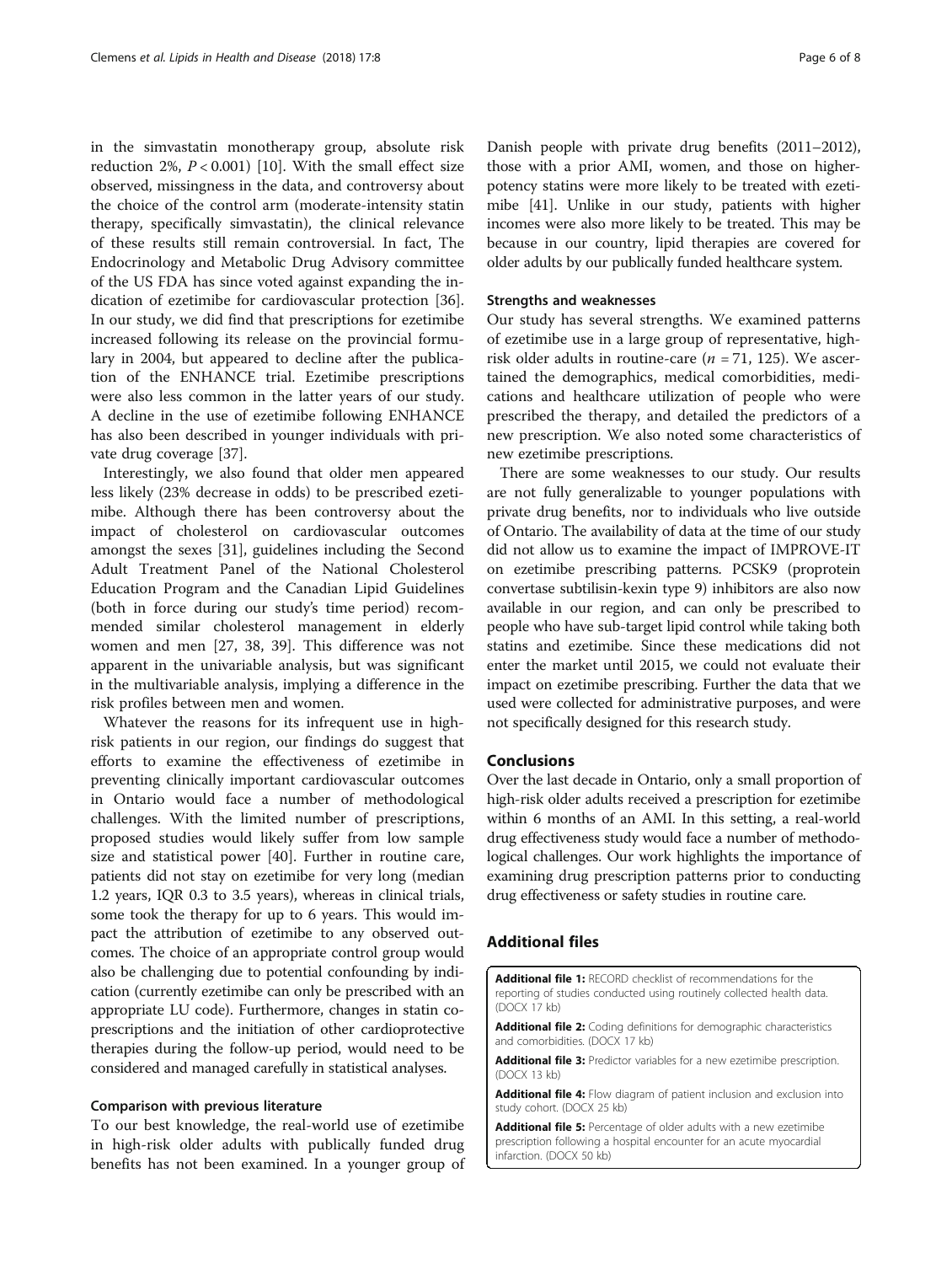# <span id="page-6-0"></span>Abbreviations

AMI: Acute myocardial infarction; CAPE: Client agency program enrolment database; CCI: Canadian classification of health interventions; CCP: Canadian classification of diagnostic, therapeutic and surgical procedures; DIN: Drug information number; FDA: Food and drug administration; HYPER: Hypertension database; ICD: International classification of diseases; ICES: Institute for Clinical Evaluative Sciences; IPDB: ICES physician database; IQR: Interquartile range; LDL-C: Low-density lipoprotein cholesterol; LU: Limited use; ODB: Ontario drug benefits; ODD: Ontario diabetes database; OHIP: Ontario Health Insurance Program; PCSK9: Proprotein convertase subtilisin-kexin type 9; SD: Standard deviation

# Acknowledgements

We thank IMS Brogan Inc. for use of their Drug Information Database. Parts of this material are based upon data and information compiled and provided by the Canadian Institute for Health Information (CIHI). However, the analyses, conclusions, opinions and statements expressed herein are those of the authors, and not necessarily those of CIHI.

#### Funding

This study was supported by the Institute for Clinical Evaluative Sciences (ICES) Western site. ICES is funded by an annual grant from the Ontario Ministry of Health and Long-Term Care (MOHLTC). Core funding for ICES Western is provided by the Academic Medical Organization of Southwestern Ontario (AMOSO), the Schulich School of Medicine and Dentistry (SSMD), Western University, and the Lawson Health Research Institute (LHRI). RAH has received operating grants from the Canadian Institutes of Health Research (Foundation Grant), the Heart and Stroke Foundation of Ontario (T-000353), and Genome Canada through Genome Quebec (award 4530). The research was conducted by members of the ICES Kidney, Dialysis and Transplantation team who are supported by a grant from the Canadian Institutes of Health Research (CIHR).

The opinions, results and conclusions are those of the authors and are independent from the funding sources. No endorsement by ICES, AMOSO, SSMD, LHRI, CIHR, the Heart and Stroke Foundation of Ontario, Genome Canada or the MOHLTC is intended or should be inferred.

#### Availability of data and materials

The data set from this study is held securely in coded form at ICES. While data sharing agreements prohibit ICES from making the data set publicly available, access may be granted to those who meet pre-specified criteria for confidential access. More information is available at [www.ices.on.ca/DAS](http://www.ices.on.ca/DAS).

# Authors' contributions

KKC contributed to the design of the study, the interpretation of the results, and the drafting of the manuscript. SZS contributed to the design of the study, the acquisition and analysis of data, the interpretation of the results, and she revised the manuscript critically for its content. EM contributed to the acquisition of data and its analysis, and he revised the manuscript critically for its content. RAH contributed to the conception and design of the study, the interpretation of results, and the drafting and revising of the manuscript. All authors have read and approved the final manuscript and agree to be accountable for all aspects of the work.

#### Ethics approval and consent to participate

Our study was approved by the research ethics board at Sunnybrook Health Sciences Centre (Toronto, Canada). Informed consent was not required from patients, as ICES is a named entity under Ontario's Personal Health Information Protection Act and is able to receive and use health information to examine the province's healthcare system.

#### Consent for publication

Not applicable.

#### Competing interests

RAH has received honoraria for membership on advisory boards and speakers' bureaus for Aegerion, Amgen, Gemphire, Lilly, Merck, Pfizer, Regeneron, Sanofi and Valeant. There are no other conflicts of interest to disclose.

# Publisher's Note

Springer Nature remains neutral with regard to jurisdictional claims in published maps and institutional affiliations.

#### Author details

<sup>1</sup>St. Joseph's Health Care London, PO BOX 5777, STN B, London, ON N6A 4V2, Canada. <sup>2</sup>Department of Medicine, Division of Endocrinology, Western University, London, ON, Canada. <sup>3</sup>Institute for Clinical Evaluative Sciences, ON, Canada. <sup>4</sup> Lawson Health Research Institute, London, ON, Canada.<br><sup>5</sup> Department of Enidemiology and Biostatistics Western Universi <sup>5</sup>Department of Epidemiology and Biostatistics, Western University, London, ON, Canada. <sup>6</sup>Robarts Research Institute, 100 Perth Drive, London, ON N6K 5K8, Canada.

#### Received: 6 October 2017 Accepted: 21 December 2017 Published online: 08 January 2018

#### References

- 1. Baigent C, Keech A, Kearney PM, Blackwell L, Buck G, Pollicino C, et al. Efficacy and safety of cholesterol-lowering treatment: prospective meta-analysis of data from 90,056 participants in 14 randomised trials of statins.[see comment][erratum appears in lancet. 2005 Oct 15-21;366(9494): 1358]. Lancet. 2005;366:1267–78.
- 2. Mancini GBJ, Baker S, Bergeron J, Fitchett D, Frohlich J, Genest J, et al. Diagnosis, prevention, and Management of Statin Adverse Effects and Intolerance: Canadian consensus working group update (2016). Can J Cardiol. 2016;32(7 Suppl):S35–65. [https://doi.org/10.1016/j.cjca.2016.01.003.](http://dx.doi.org/10.1016/j.cjca.2016.01.003)
- 3. Kashani A, Phillips CO, Foody JM, Wang Y, Mangalmurti S, Ko DT, et al. Risks associated with statin therapy: a systematic overview of randomized clinical trials. Circulation. 2006;114:2788–97.
- 4. Robinson JG, Davidson MH. Combination therapy with ezetimibe and simvastatin to achieve aggressive LDL reduction. Expert Rev Cardiovasc Ther. 2006;4:461–76.
- 5. Wei MY, Ito MK, Cohen JD, Brinton EA, Jacobson TA. Predictors of statin adherence, switching, and discontinuation in the USAGE survey: understanding the use of statins in America and gaps in patient education. Journal of Clinical Lipidology. 2013;7:472–83.
- 6. Committee W, Lloyd-Jones DM, Morris PB, Ballantyne CM, Birtcher KK. Daly DD Jr, DePalma SM, Minissian MB, Orringer CE SSJ. 2016 ACC expert consensus decision pathway on the role of non-Statin therapies for LDLcholesterol lowering in the Management of Atherosclerotic Cardiovascular Disease Risk: a report of the American College of Cardiology Task Force on clinical expert cons. J Am Coll Cardiol. 2016;68:92–125.
- 7. Hegele RA, Gidding SS, Ginsberg HN, McPherson R, Raal FJ, Rader DJ, et al. Nonstatin low-density lipoprotein-lowering therapy and cardiovascular risk reduction-statement from ATVB council. Arterioscler Thromb Vasc Biol. 2015; 35:2269–80. [https://doi.org/10.1161/ATVBAHA.115.306442.](http://dx.doi.org/10.1161/ATVBAHA.115.306442)
- 8. Davidson MH. Newer pharmaceutical agents to treat lipid disorders. Curr Cardiol Rep. 2003;5:463–9.
- 9. Bruckert E, Giral P, Tellier P. Perspectives in cholesterol-lowering therapy: the role of ezetimibe, a new selective inhibitor of intestinal cholesterol absorption. Circulation. 2003;107:3124–8.
- 10. Cannon CP, Blazing MA, Giugliano RP, McCagg A, White JA, Theroux P, et al. Ezetimibe added to Statin therapy after acute coronary syndromes. N Engl J Med. 2015;372:2387–97. [https://doi.org/10.1056/NEJMoa1410489](http://dx.doi.org/10.1056/NEJMoa1410489).
- 11. McPherson R, Hegele RA. Ezetimibe: rescued by randomization (clinical and mendelian). Arterioscler Thromb Vasc Biol. 2015;35:e13–5. [https://doi.org/10.1161/ATVBAHA.114.305012](http://dx.doi.org/10.1161/ATVBAHA.114.305012).
- 12. Kastelein JJP, Akdim F, Stroes ESG, Zwinderman AH, Bots ML, Stalenhoef AFH, et al. Simvastatin with or without ezetimibe in familial hypercholesterolemia. N Engl J Med. 2008;358:1431–43. [https://doi.org/10.1056/NEJMoa0800742.](http://dx.doi.org/10.1056/NEJMoa0800742)
- 13. Taylor AJ, Villines TC, Stanek EJ, Devine PJ, Griffen L, Miller M, et al. Extended-release niacin or ezetimibe and carotid intima-media thickness. N Engl J Med. 2009;361(22):2113. [https://doi.org/10.1056/](http://dx.doi.org/10.1056/NEJMoa0907569) [NEJMoa0907569](http://dx.doi.org/10.1056/NEJMoa0907569).
- 14. Villines TC, Stanek EJ, Harm PD, Devine PJ, Turco M, Miller M, et al. The ARBITER 6-HALTS trial ( arterial biology for the investigation of the treatment effects of reducing cholesterol 6 – HDL and LDL treatment strategies in atherosclerosis ). Jac. 2010;55:2721–6. [https://doi.org/10.1016/j.jacc.2010.03.017.](http://dx.doi.org/10.1016/j.jacc.2010.03.017)